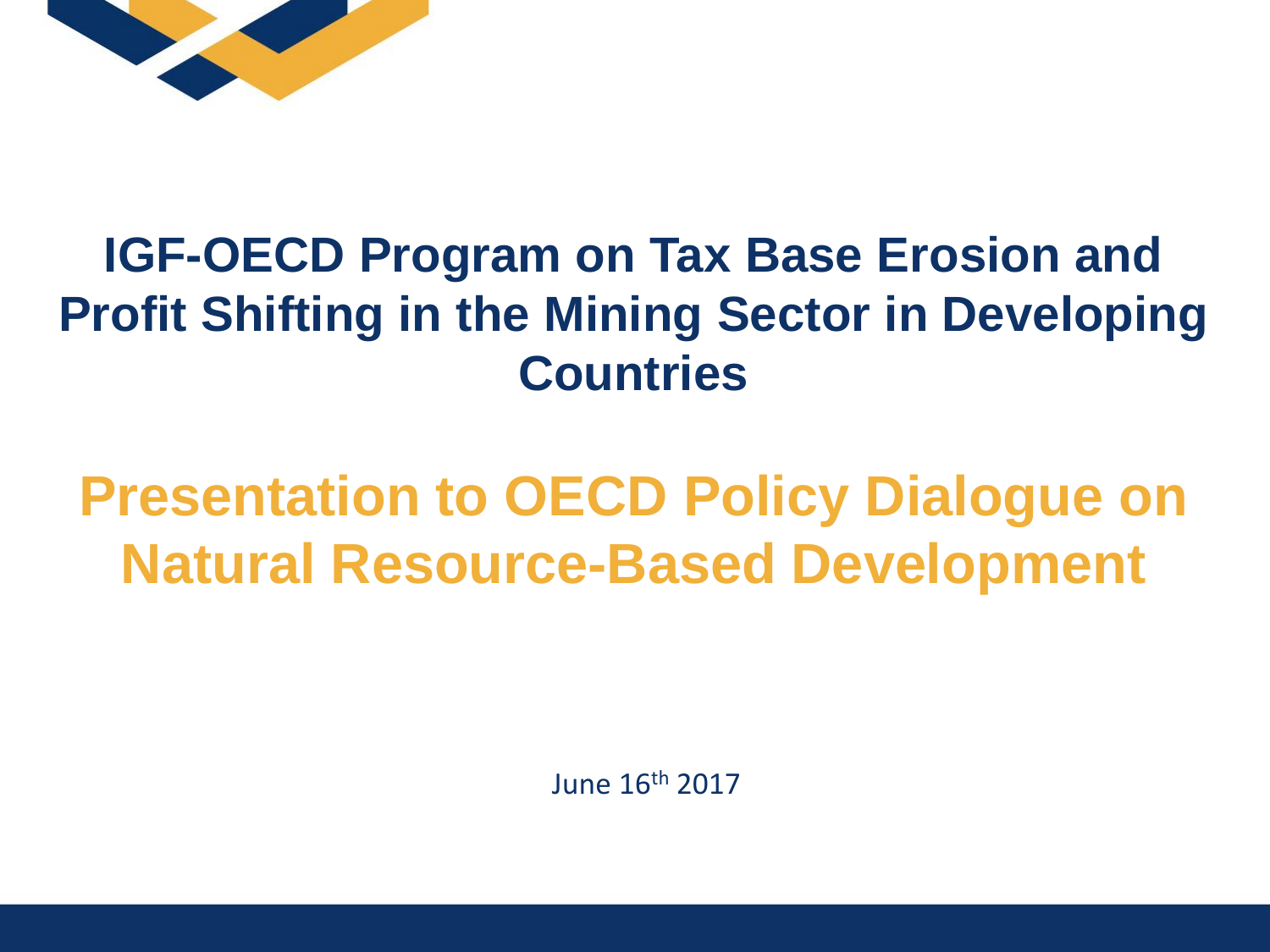

## **Intergovernmental Forum on Mining, Minerals, Metals & Sustainable Development (IGF)**

- Formally established in 2002; first annual meeting in 2005;
- Forum for discussion and policy development (does not create obligations for member states);
- 58 Members today, growing to 60+ in a few weeks;
- Annual meeting in Geneva in October has 275-300 participants from government, civil society, industry and academia;
- Focuses on mining and sustainable development: MPF;
- Provides capacity building and training for governments, and other stakeholders;
- Conducts outreach to other engaged organizations, stakeholders.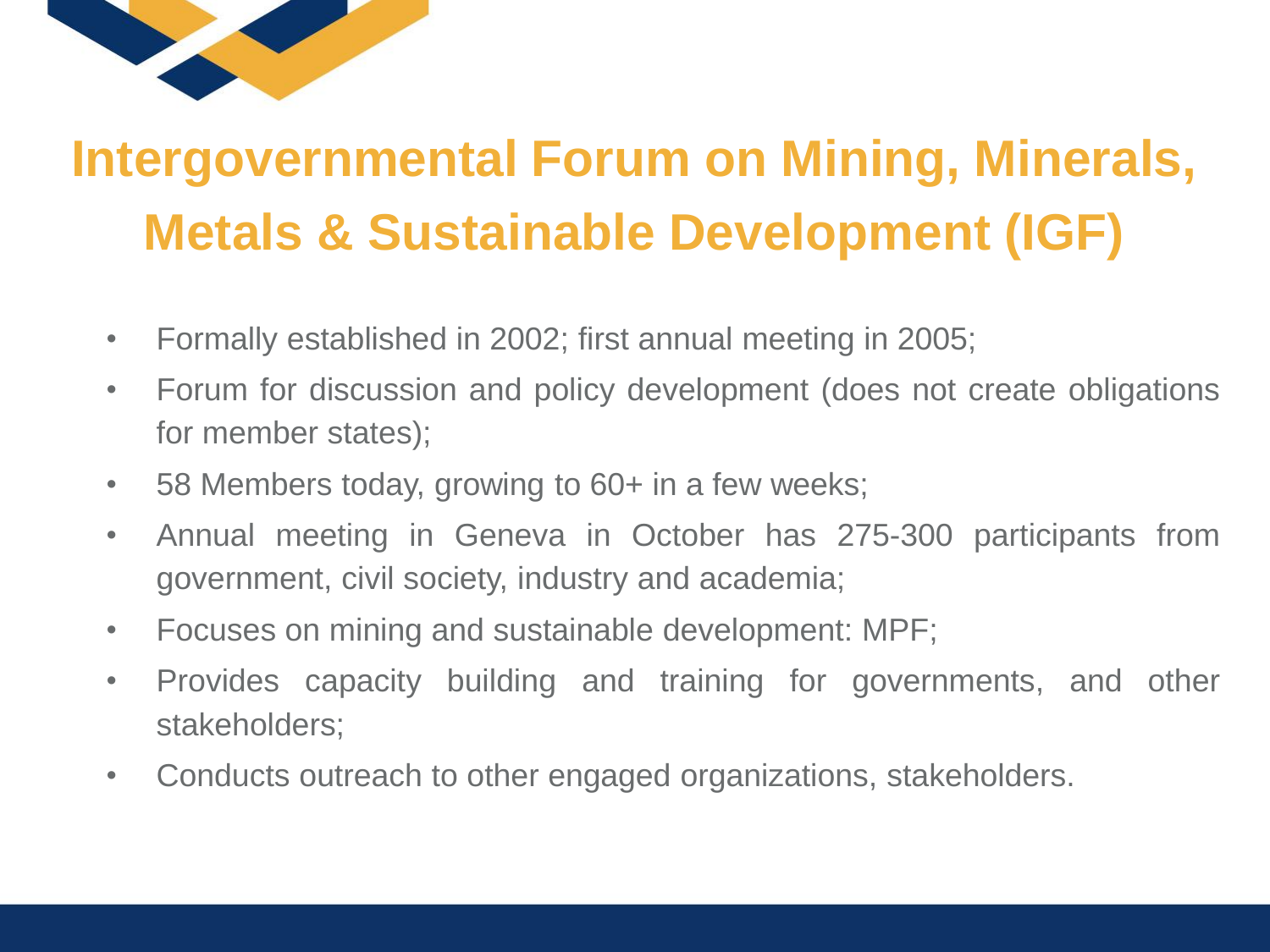

## **IGF Member Countries**

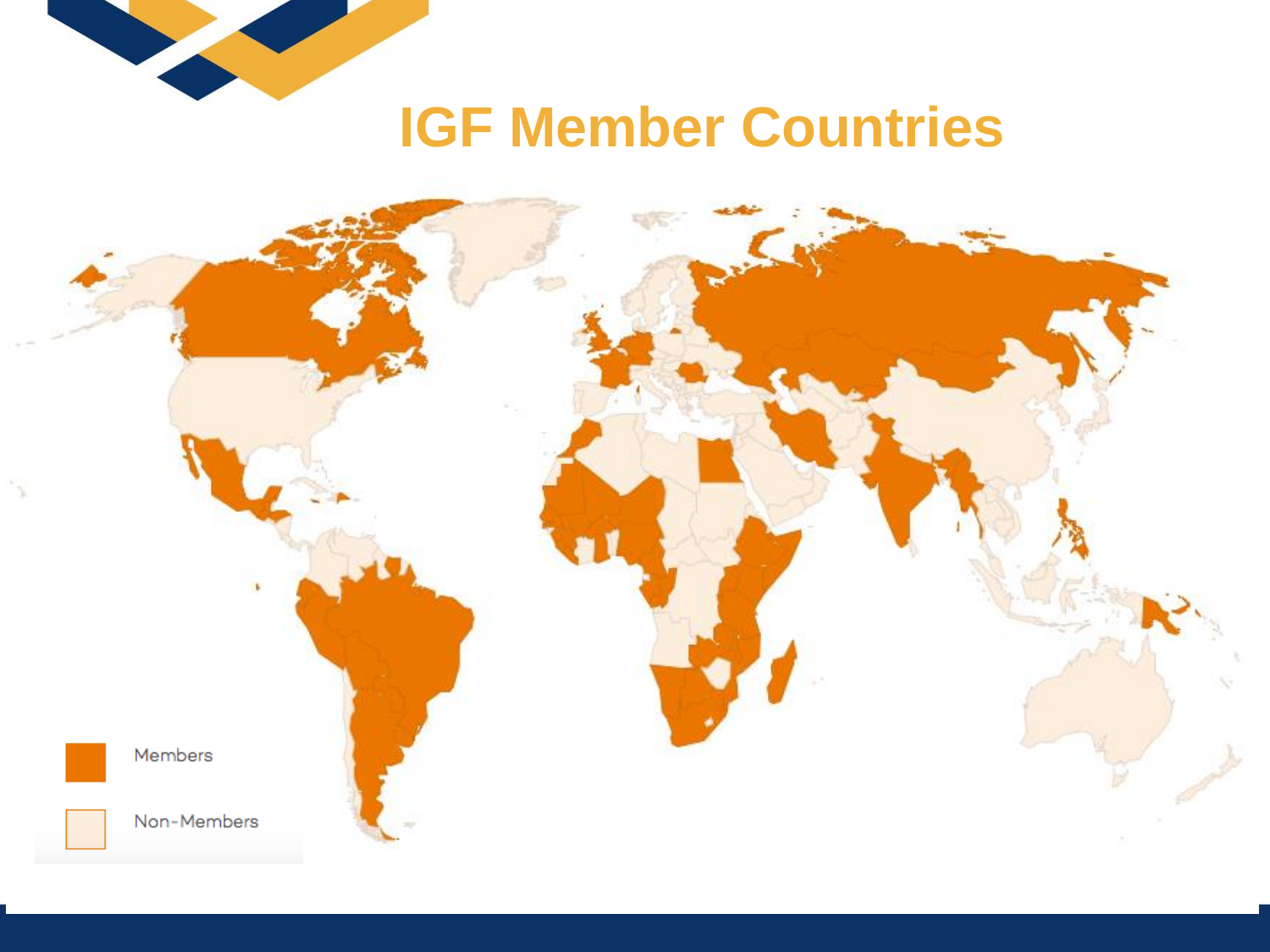

## **Needs and Challenges**

- At the 2016 IGF AGM, member countries identified tax base erosion and profit shifting (BEPS) as their primary concern;
- BEPS are a particular risk to developing countries given their reliance on corporate income tax as a major revenue stream;
- Many resource-rich developing countries lack the sector-specific knowledge and expertise to respond to BEPS issues affecting mining revenue collection;
- The OECD BEPS Actions cut across sectors; hence, there is value in adapting them to be mining specific.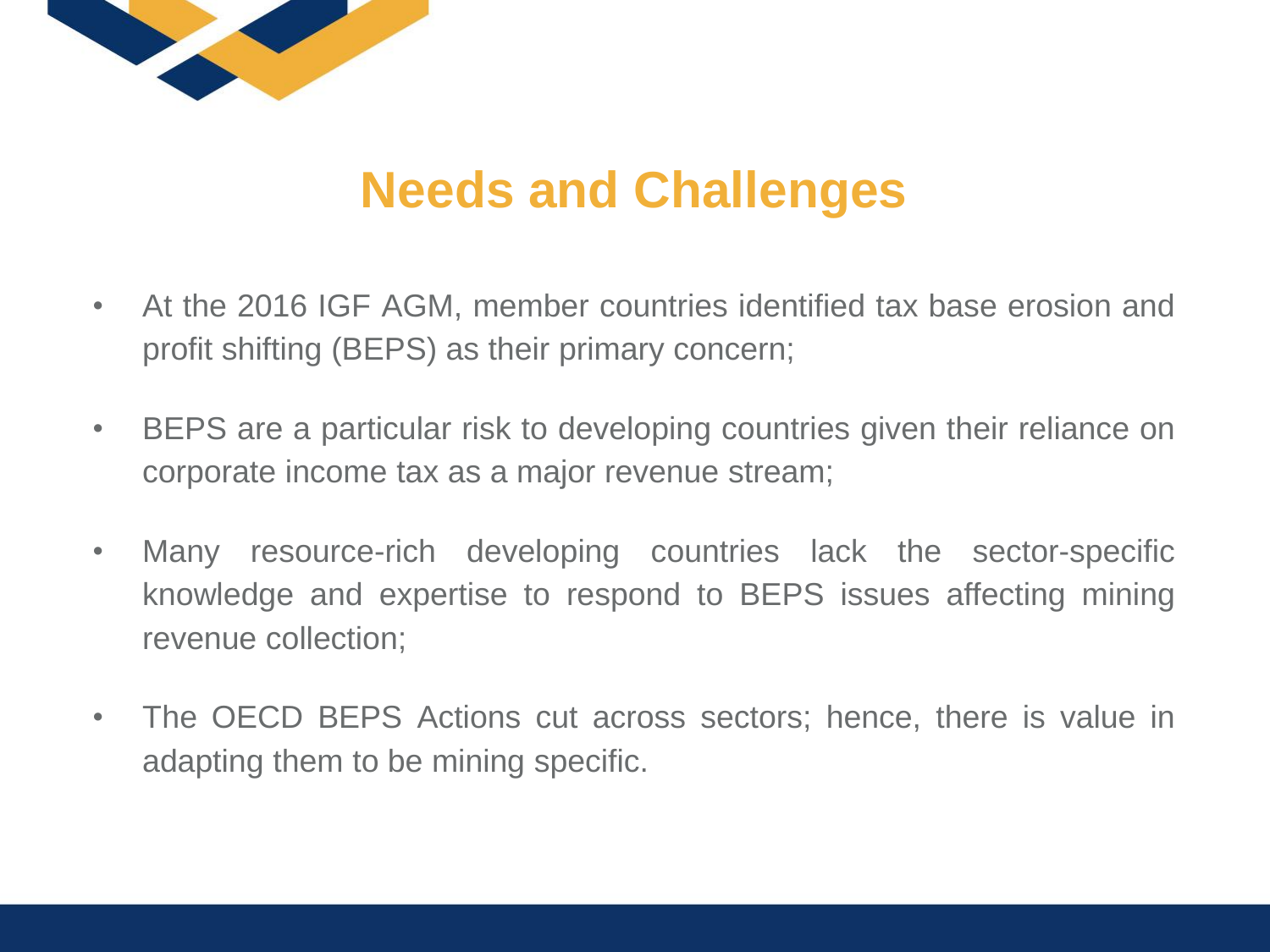# **IGF-OECD Program on BEPS in the Mining Sector**

**Objective**: To provide developing country tax authorities and mining regulatory agencies with practical guidance and tools to address a range of BEPS issues affecting mining revenue collection. These materials will cover:

- 1. Excessive interest deductions;
- 2. Transfer mis-pricing (i.e. over-invoicing of goods, services, and assets received, and under-invoicing of mineral sales to related parties);
- 3. Limiting base erosion from mining tax incentives;
- 4. Implications of mining stability clauses & investment treaties for BEPS;
- 5. Mineral valuation capabilities to detect underpricing of exports;
- 6. Implications of tax treaties for BEPS in mining;
- 7. Indirect transfer of assets;
- 8. Ring-fencing implications for revenue timing/collection;
- 9. Financial arrangements (including metals streaming); and
- 10. Abusive hedging arrangements.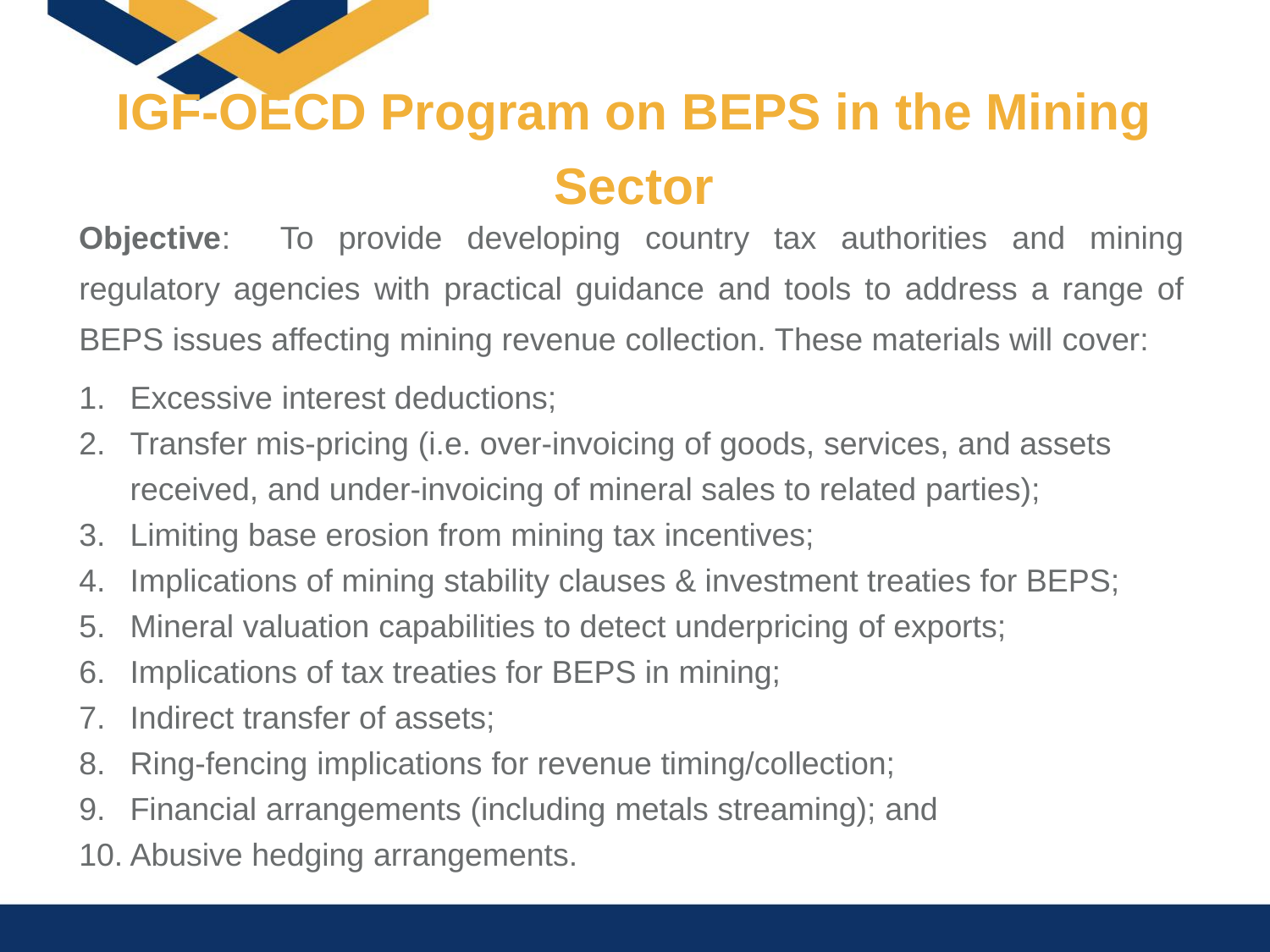

## **Rationale Behind Priority Issues:**

- They are corporate direct tax issues commonly identified by developing countries that may be impeding resource mobilization from the mining industry;
- They were selected by participants at OECD-IGF Brainstorming Meeting on Mobilizing Resource Revenues from the Mining Sector: Tackling Leakages and Building on the OECD/G20 Actions on BEPS in 2016;
- The ten issues are not exhaustive, however the approach highlights the linkages between BEPS issues, and the need for a holistic response;
- Governments and companies need to take responsibility for harmful tax practices.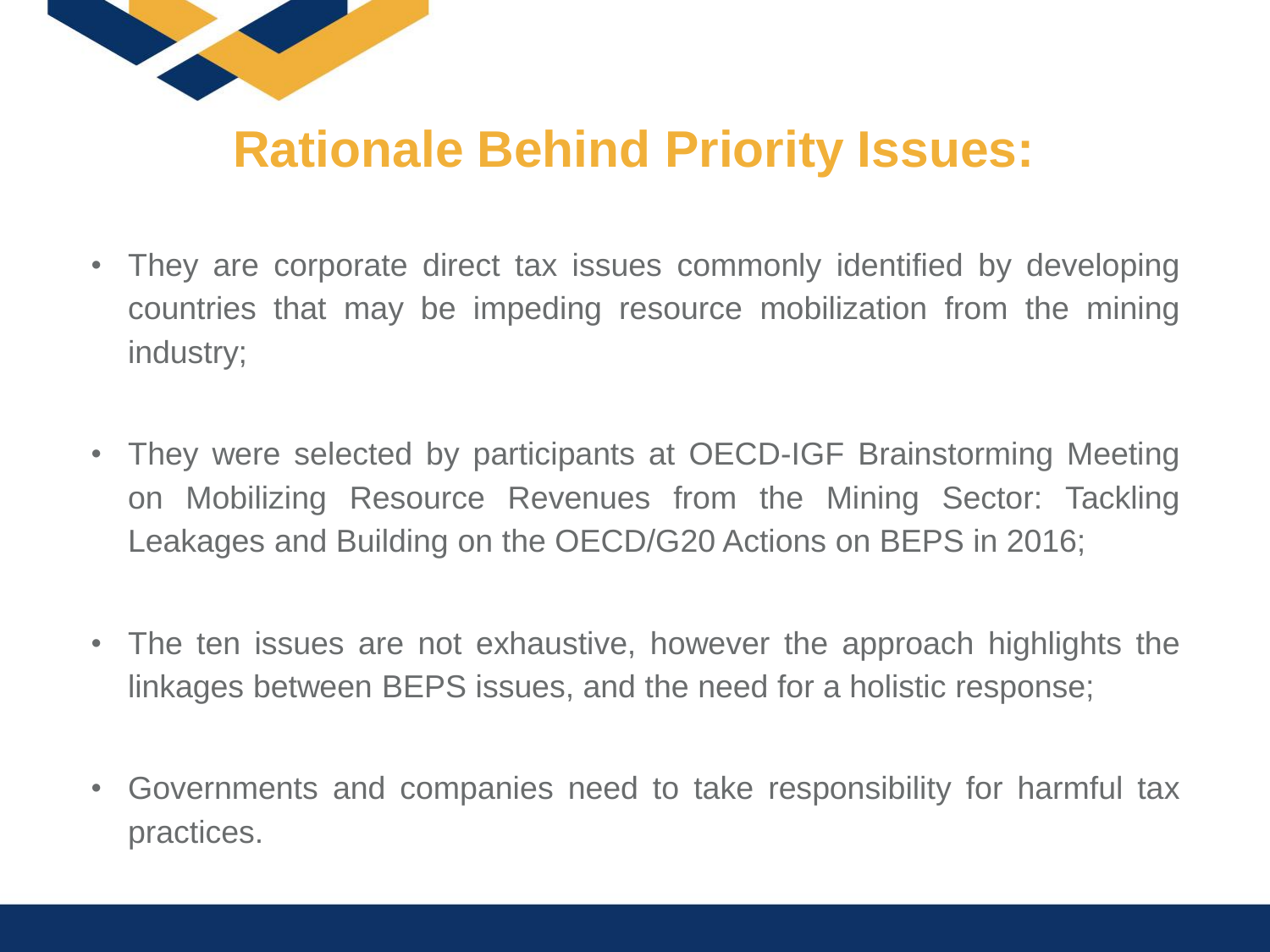

## **What the program will deliver:**

By producing practical guidance and tools to counter base erosion and profit shifting in the mining sector in developing countries, we will accomplish the following tasks:

- **Building on actions such as the OECD/G20-led Actions on BEPS**, we will adapt existing guidance on international tax issues to be mining sector specific.
- **Filling vital gaps in the available resources**, we will develop new practical guidance and tools that specify the precise legal, administrative, organizational, and technical means required for tax authorities and mining regulatory agencies to address the tax issue.
- **Keeping administrative capacity front of mind**, we will deliver practical tools capable of being implemented by developing country tax authorities.
- **Creating a 'one-stop shop' website** for developing country tax authorities seeking support on tackling BEPS issues in the mining sector. A dynamic online repository for international tax issues and the mining industry.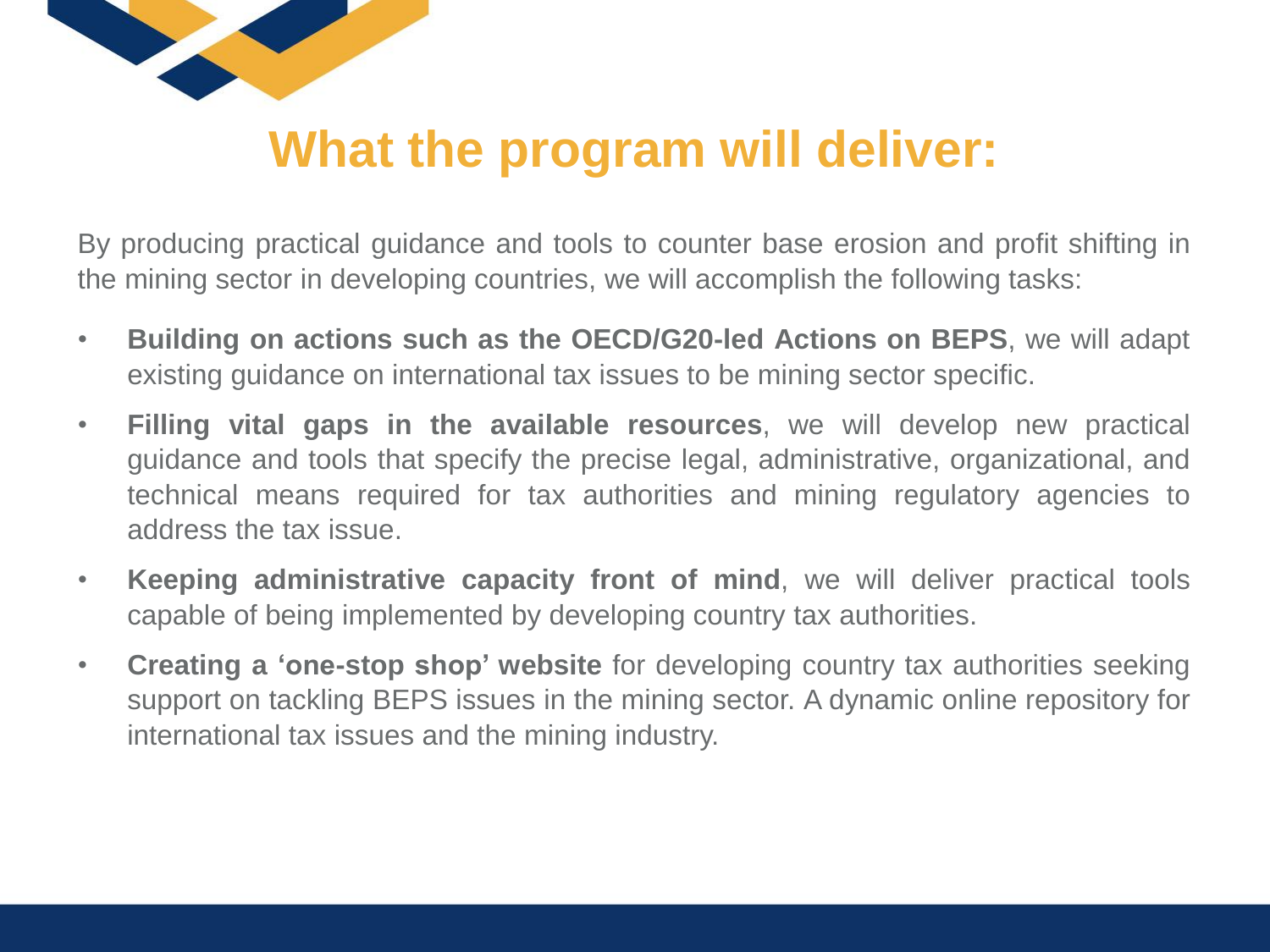

### **Where we are now:**

- Around the last OECD NR-PD, we developed a forward work program, and identified issues for immediate action;
- At the 2017 IGF AGM in October, and the NR-PD in December, we will present preliminary material on the following, today we invite your feedback on the direction of our work:
	- Excessive interest deductions in the mining sector;
	- Transfer Pricing Risk Assessment Toolkit for the Mining Industry;
	- Design and use of tax incentives for mining investment;
	- Strengthening mineral testing and verification capabilities, as well as mineral pricing methodologies for opaque markets e.g. bauxite;
	- Stabilisation clauses and investment treaties.
- Fundraising is ongoing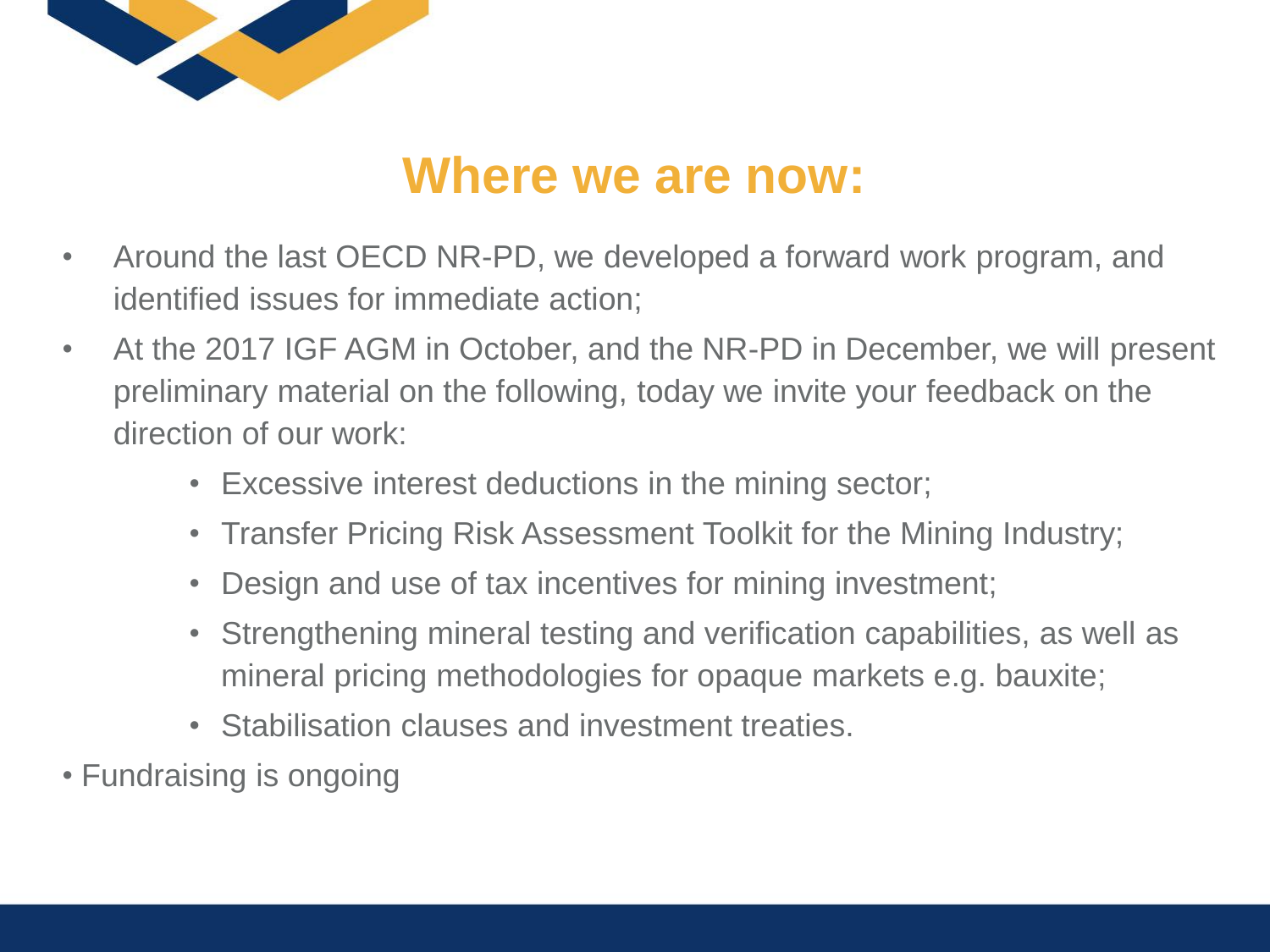# Issue 1: Interest Deductions - Structure

- Use of debt in mining ("fact finding")
	- Differences/similarities to other sectors, across minerals/metals
	- How does life stage of mine affect?
- What are main issues developing countries grappling with?
	- Eg Capitalising interest costs into asset prices; complexity of arrangements; large number of debt instruments to analyse; how to benchmark debt terms?
	- And how have countries responded.
- What policy tools do countries have to influence allocation of debt to producing countries?
	- Eg BEPS Action 4, gearing ratios, caps on interest rates
	- How would each affect investment decisions?
- Target: this year.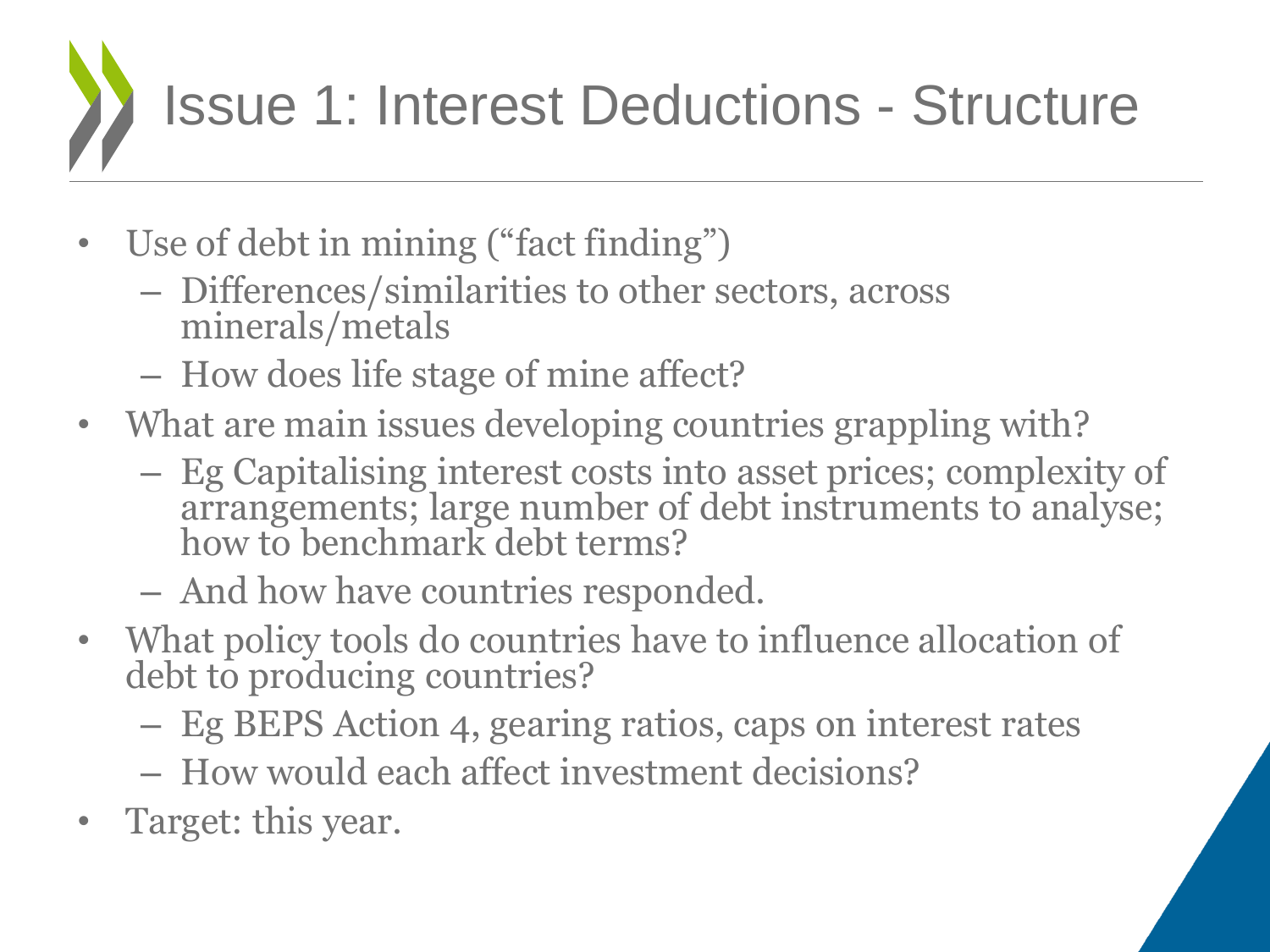## Issue 2

## Transfer Pricing Risk Assessment Toolkit for the Mining Industry

Alexandra Readhead

#### *OECD Natural Resource Policy Dialogue 15th to 16th of June 2017*









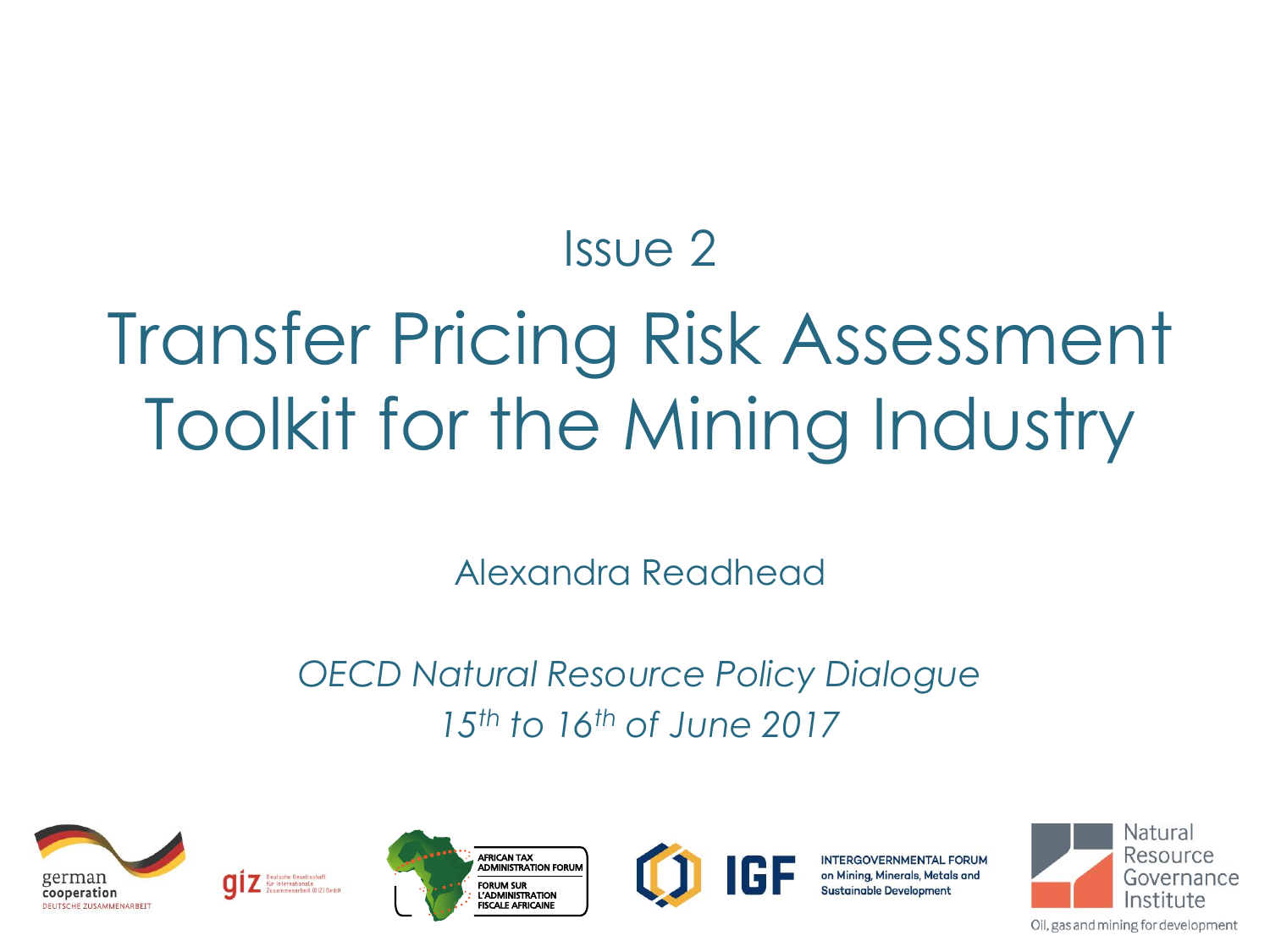#### $\triangleright$  What's the purpose of the risk toolkit?

To strengthen the capacity of tax authorities to determine whether particular highrisk related party transactions in the mining sector should be selected for transfer pricing audit.

#### What does the toolkit cover?

- 1. Offshore marketing arrangements;
- 2. Intercompany debt;
- 3. Corporate services procurement, and management.

#### Why?

- Risk to revenue; and
- Prevalence.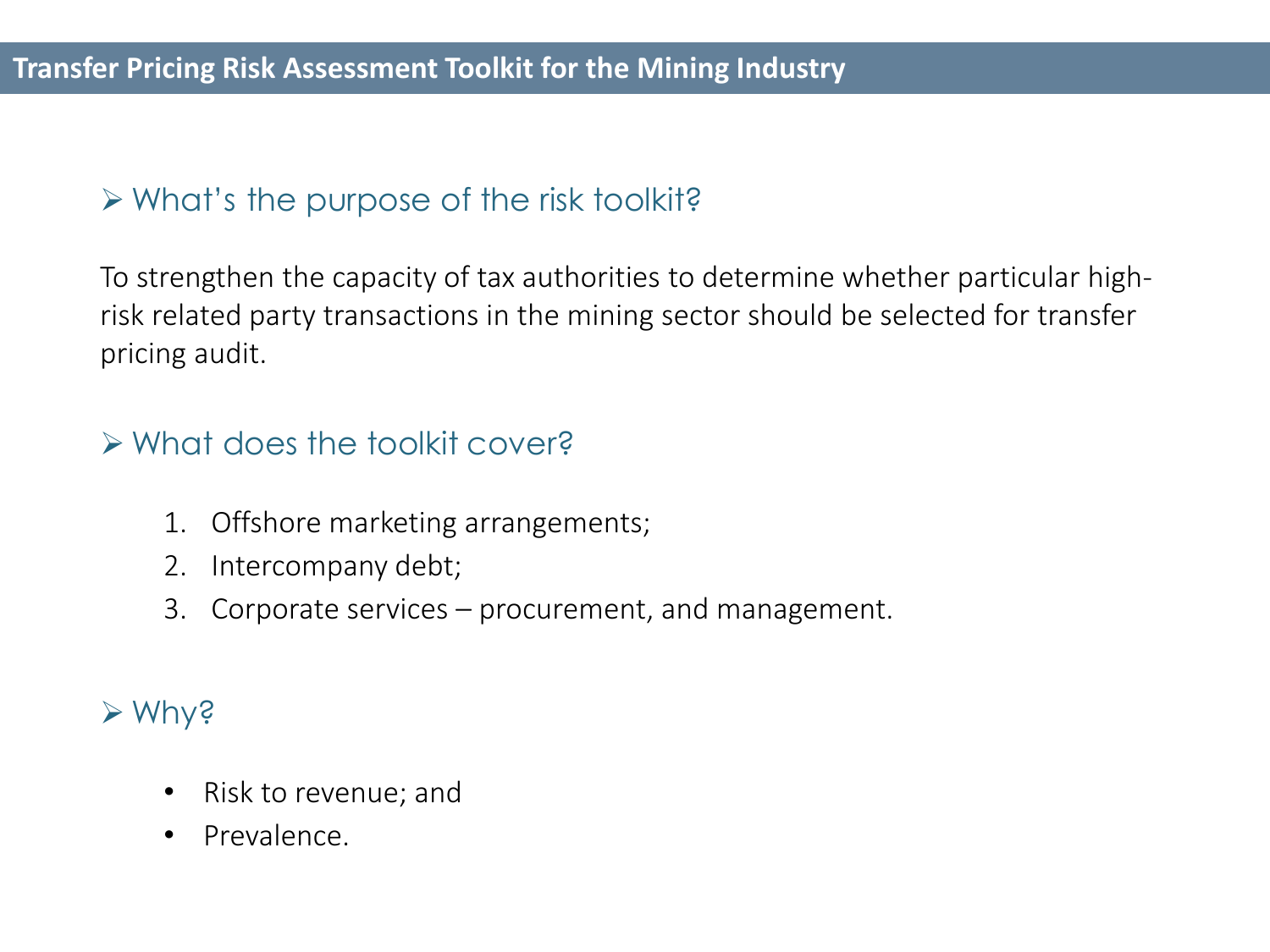

Information checklist for each transaction, including useful publications.

A step-by-step guide to reviewing high-risk related party transactions in the mining sector.

Practical experiences from tax officials in mining countries, as well as industry experts.

Limited data showcasing industry practices (NOT comparable data).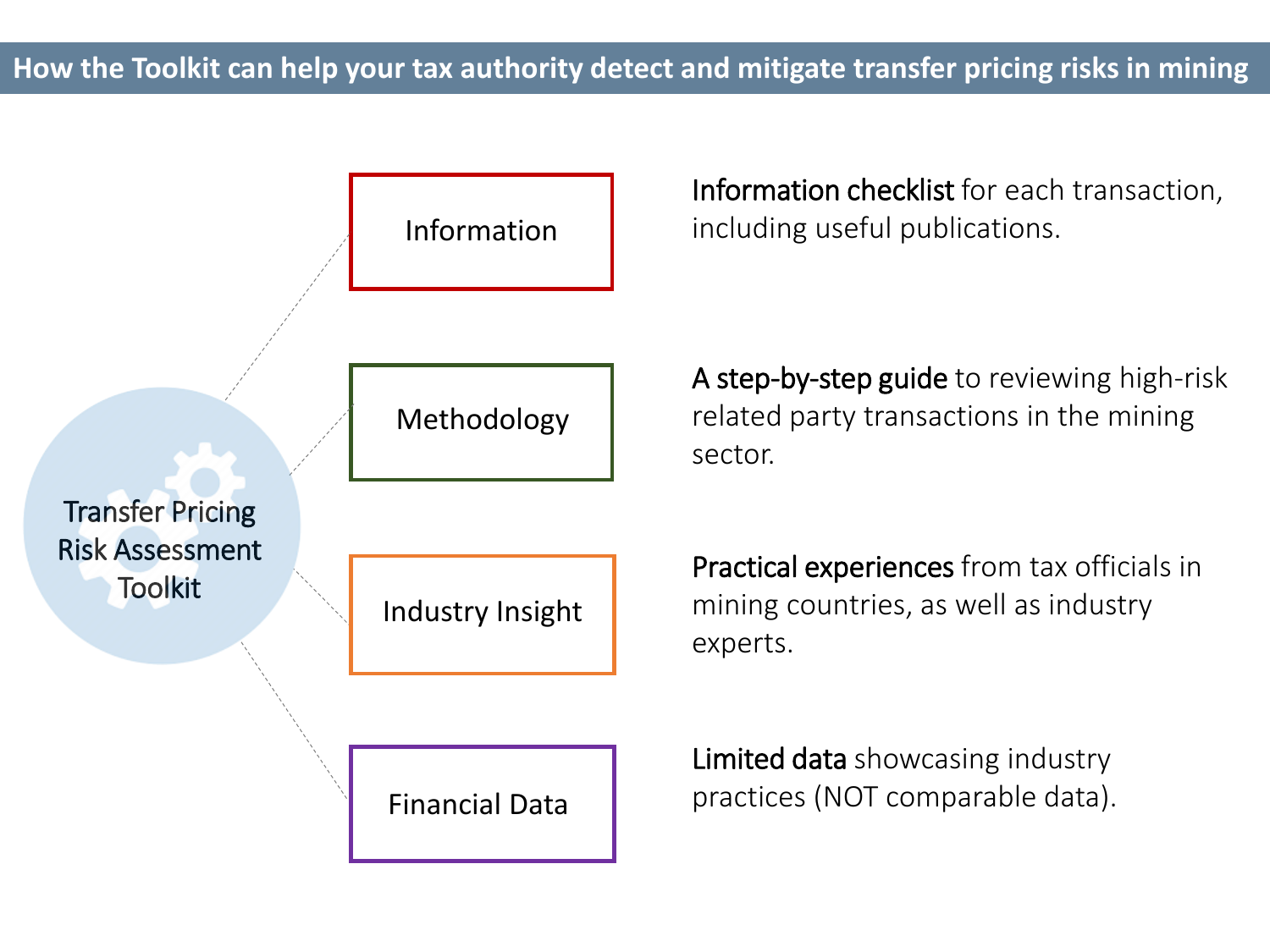#### **How might your tax authority use the Toolkit?**

You're planning a transfer pricing audit, which related party transactions should you focus on?

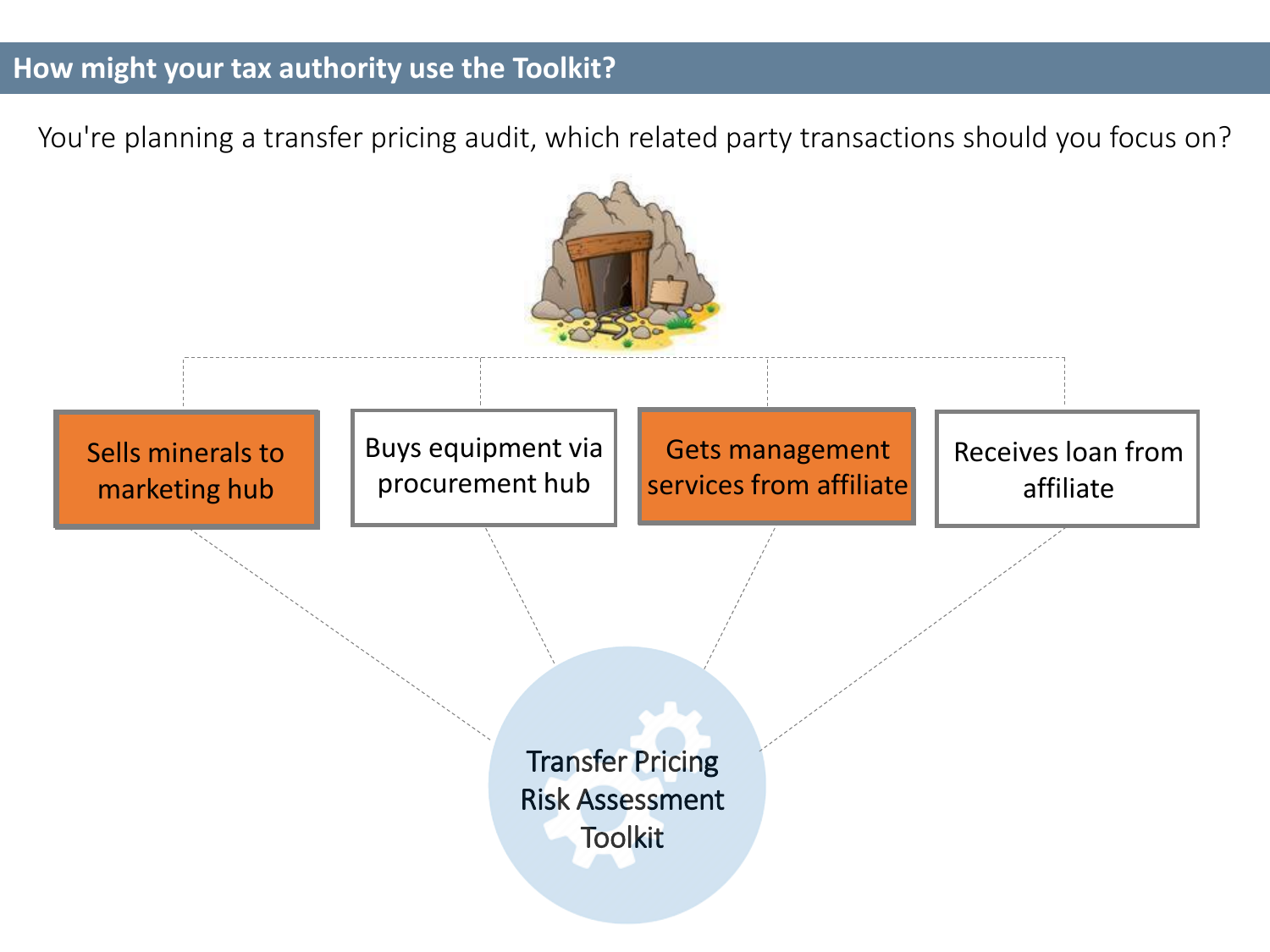#### **How might your tax authority use the Toolkit?**

You have resources to conduct transfer pricing audits for 3 of 5 mines, which do you audit?

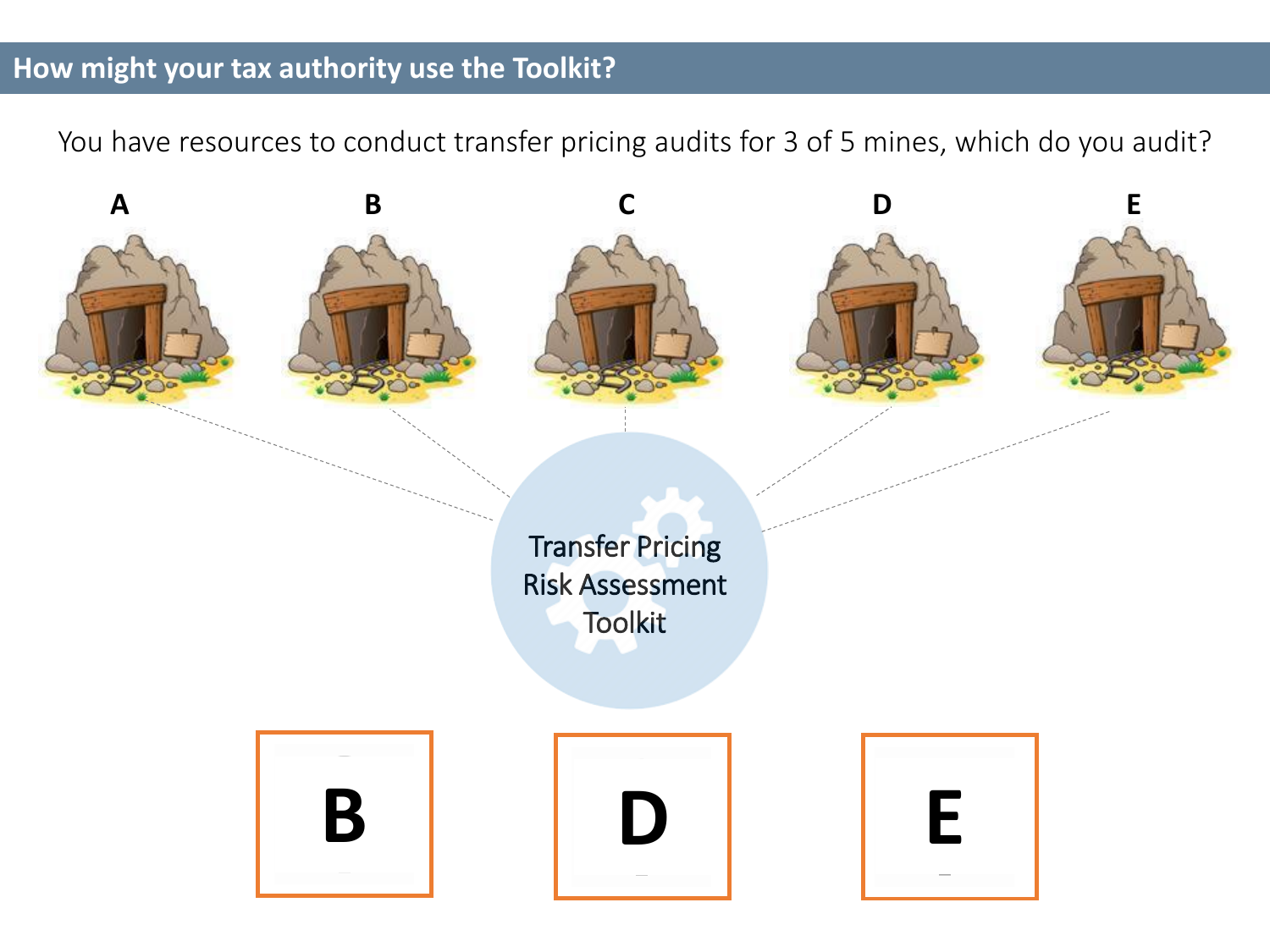#### Our immediate plans:

- ATAF will use the Toolkit in its technical assistance to member countries;
- GIZ, in partnership with the Intergovernmental Forum on Mining (IGF), will run trainings on the Toolkit for interested countries, starting with Cote d'Ivoire in August;

#### Other plans?

The Toolkit will be available online, and can be accessed by anyone interested in using it.

Countries should download the Toolkit and use it in whatever way is most useful.

Questions about the Toolkit, or expressions of interest in training opportunities should be directed to [alexandra.readhead@iisd.org](mailto:alexandra.readhead@iisd.org)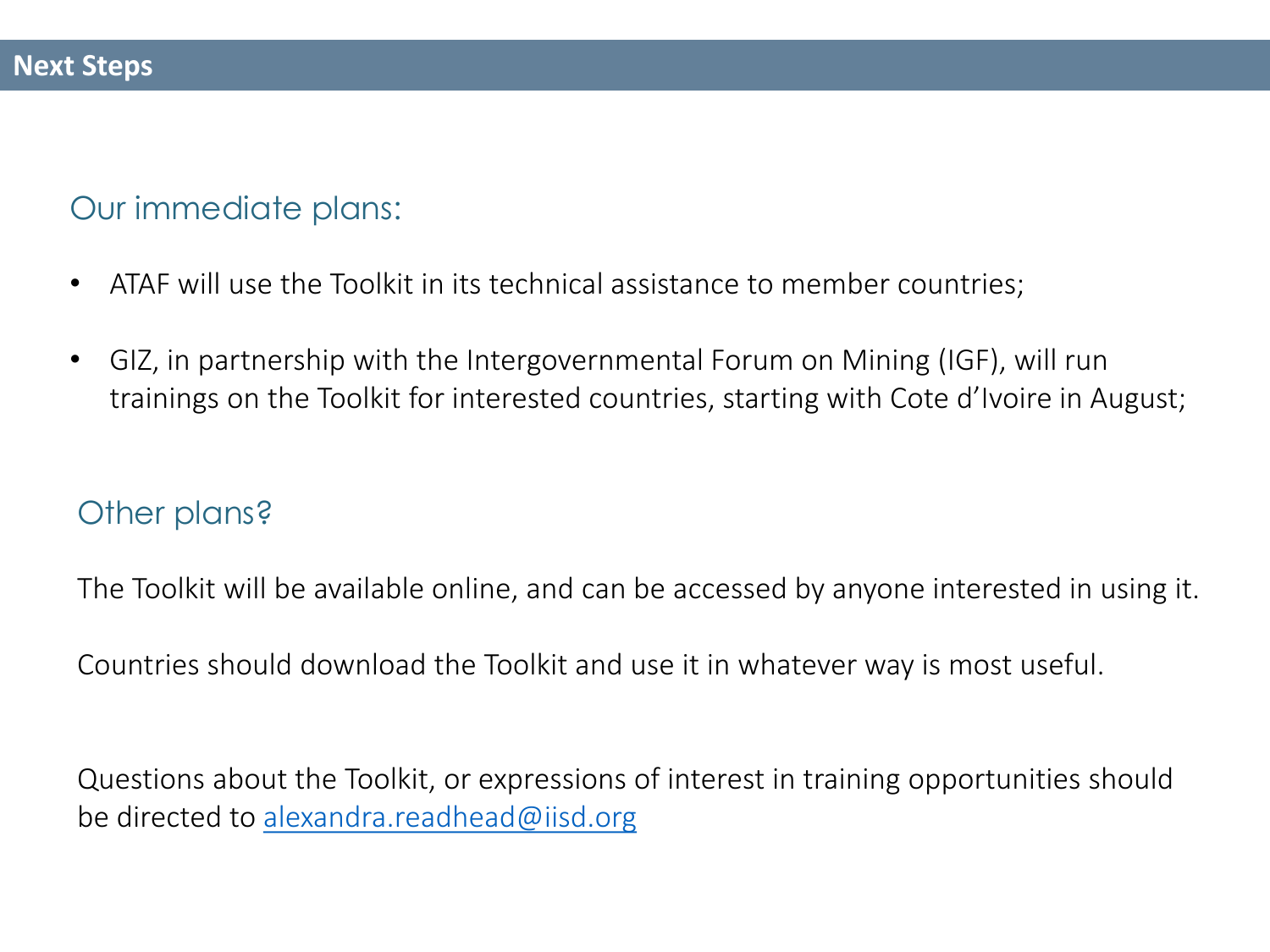

## **Issue 3: Mining Fiscal Incentives**

**Objective:** To provide resource-rich developing country governments with practical guidance on how to design and use mining tax incentives in a way that limits potential for base erosion and profit shifting.

**1. A catalogue of commonly used tax incentives for mining investment**:

• prevalence; relative costs and benefits; relative significance to investors, considering project life-cycle; potential for abuse/ profit shifting;

**2. Case studies**, extrapolating high-level principles for design and use of incentives;

**3. A demonstration of the fiscal cost of incentives** using project cashflow models;

- relative magnitudes of direct revenue loss; potential for indirect revenue loss;
- **4. Recommendations on design and use of incentives**, including a checklist of policy and administrative considerations.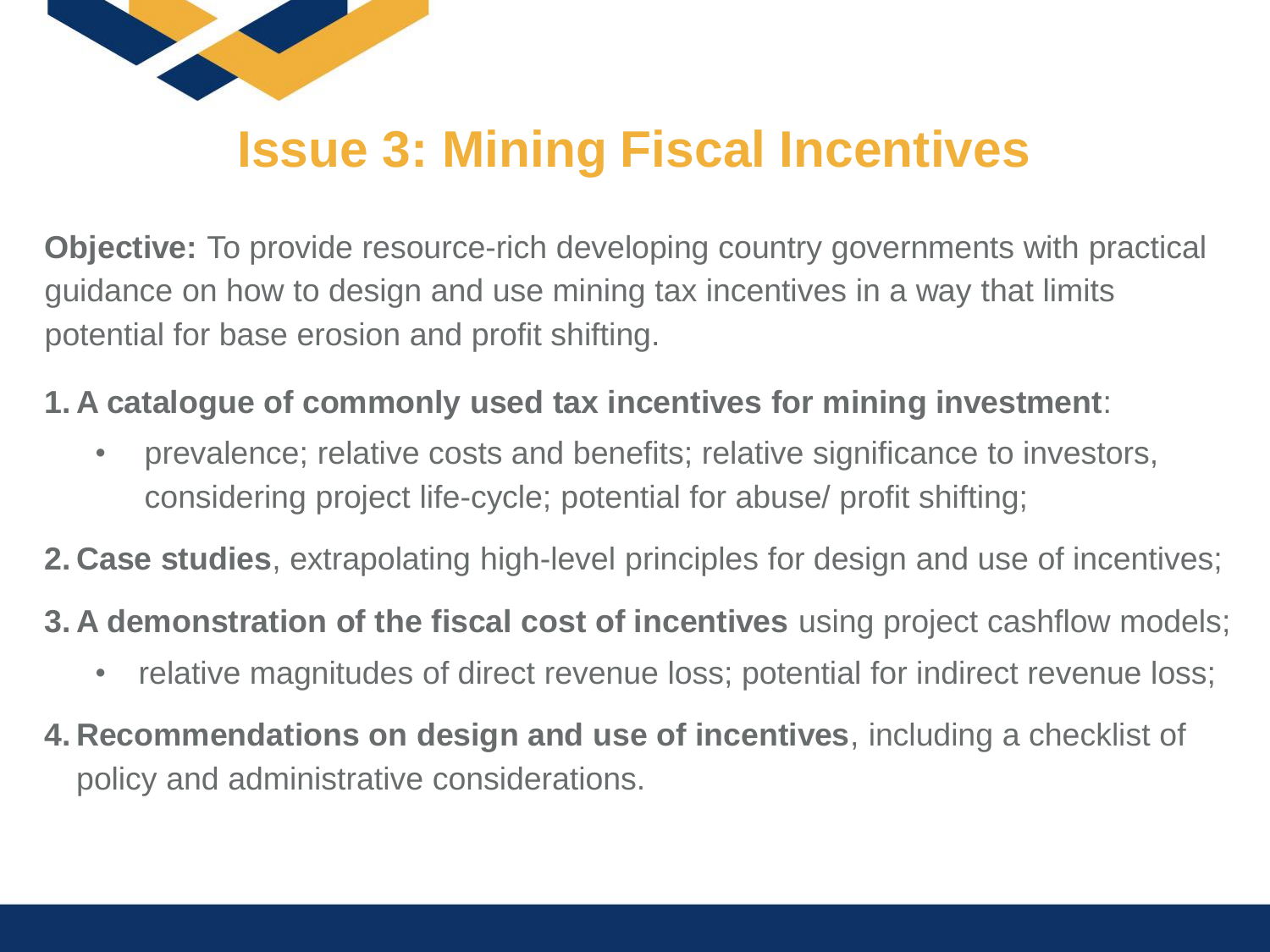

- **Extends the Mineral Prod. Pricing Toolkit**
- Issue: what can tax authorities do when examining sale price of a mineral product to related party where there is no transparent market price to compare against?
	- Use bauxite as a case study to illustrate
- Structure:
	- Transformation chain, key products and their characteristics
		- (as per established methodology)
	- What do we know about how they're traded; what drives prices; adjustments/penalties?
	- Possible options on how to proceed (information requirements? Prescribe a price formula?)